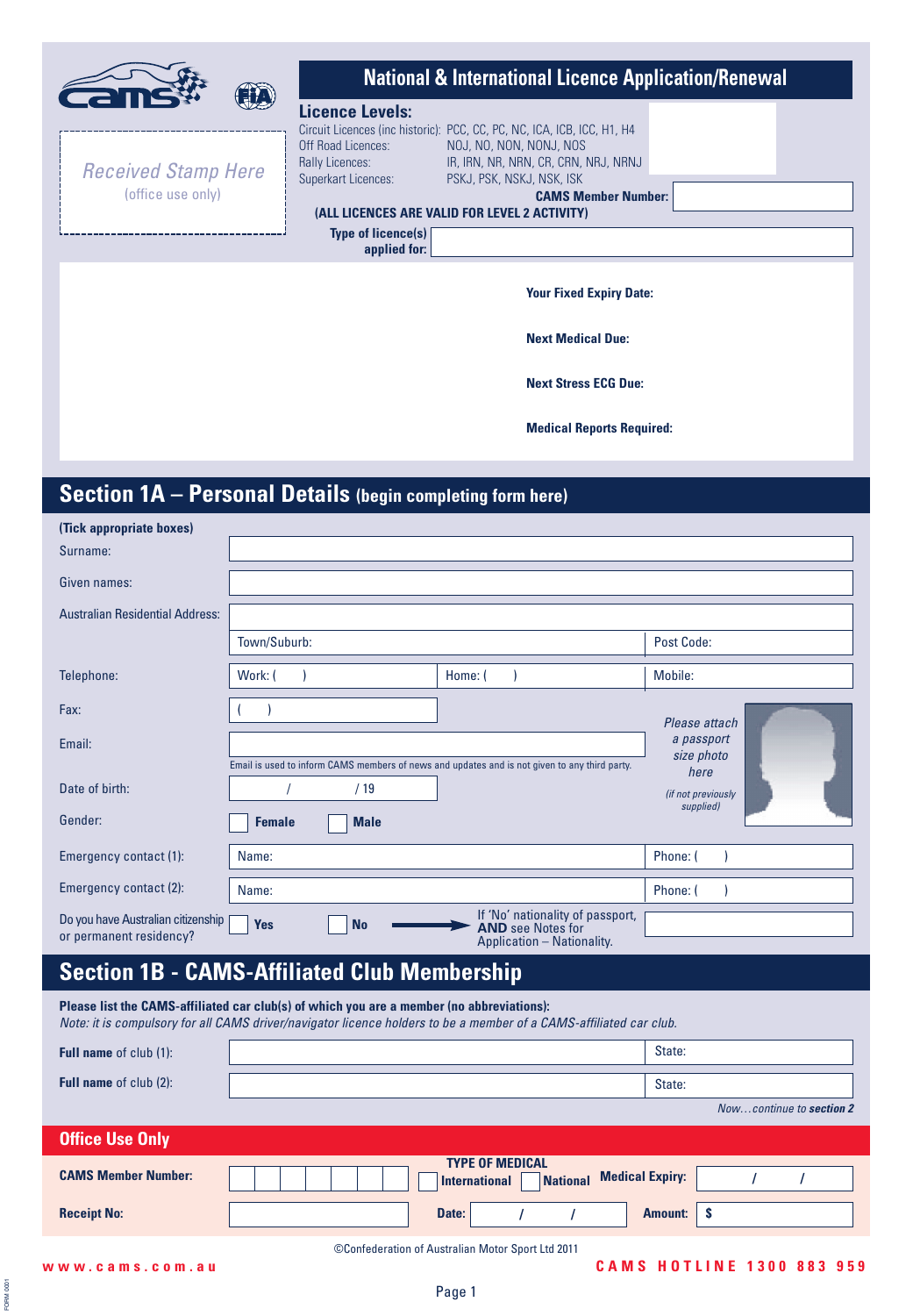| <b>Renewal and</b><br>Please indicate the nature of this<br><b>New licence</b><br><b>Renewal</b><br>adding an extra<br>Please complete<br>licence application by ticking the<br>application<br>discipline<br>section 2A below<br>appropriate box.<br>Please go to<br>Please complete<br>section 2C below<br><b>PLEASE DO NOT</b><br>section 2A and<br><b>SEND IN YOUR</b><br>then go to<br><b>PASSBOOK</b><br>section 2B below<br><b>Section 2A - Renewals</b><br>For International Circuit Racing including ICA, ICB renewals:<br><b>No</b><br><b>Yes</b><br>Have you participated or been observed in one international<br>Give date and title of<br>Please contact<br>event in the past 12 months?<br>event(s) below & then<br>(Customer Services)<br>1300 883 959<br>go to section 3<br>Event title:<br>Date:<br>For International Circuit Racing including ICC, H1, H4, ISK<br><b>Yes</b><br><b>No</b><br>renewals:<br>Please contact<br>Give date and title of<br>Have you competed at two national or one international circuit<br>event(s) below & then<br>(Customer Services)<br>or superkart events in the previous year?<br>1300 883 959<br>go to section 3<br>Event title:<br>Date:<br>For PCC & CC, PC & NC, PSK & NSK renewals:<br><b>Yes</b><br><b>No</b><br>Have you competed at a CAMS permitted circuit or superkart<br>Give date and title of<br>Please contact<br>race event during the last two years?<br>(Customer Services)<br>event below & then<br>If you are upgrading your licence at renewal please enclose<br>1300 883 959<br>go to section 3<br>a copy of your signatures.<br>$\frac{0}{0}$<br>What percentage of your 2011 events will be Historic?<br>Event title:<br>Date:<br>For Rally Licence renewals:<br><b>No</b><br><b>Yes</b><br>Have you competed in the appropriate role at a CAMS permitted<br>Give date and title of<br>Please contact<br>rally event during the last four years? e.g. if NR, then must have driven.<br>event below & then<br>(Customer Services)<br>1300 883 959<br>go to section 3<br>Event title:<br>Date:<br>For Off Road Licence renewals:<br><b>Yes</b><br><b>No</b><br>Have you competed in the appropriate role at a CAMS permitted<br>Give date and title of<br>Please contact<br>off road event during the last four years? e.g. if NO, then must have driven.<br>event below & then<br>(Customer Services)<br>1300 883 959<br>go to section 3<br>Event title:<br>Date:<br><b>Section 2B - Adding Extra Disciplines</b><br>Which discipline are you wishing to add?<br>Off-Road<br>Circuit/Historic/<br><b>Rally</b><br>Go to section 2C<br><b>Superkart</b><br>Go to section 2C<br>Go to section 2C<br><b>Section 2C - Lecture &amp; OLT Registration</b><br>If you are required to complete a lecture would you like to register to complete it<br><b>On-line</b><br><b>Face to face</b><br>on-line or complete it by attending a face to face lecture?<br>Please call your<br>Please supply email<br><b>CAMS</b> state office<br>address (if different<br>Note: For further details on completing lectures, please see application note on<br>1300 883 959 &<br>from section 1A)<br>Lectures & Observed Licence Test page 9.<br>below & then go to<br>then go to <b>next</b><br>next question<br>question<br>Email:<br>Are you required to complete an observed licence test?<br><b>Yes</b><br><b>No</b><br>Note: For further details on completing OLTs, please see application note on<br>Go to section 3<br>Please call your<br>Licence Performance and Skill Criteria pages 10-12.<br><b>CAMS</b> state office<br>©Confederation of Australian Motor Sport Ltd 2011 | <b>Section 2 – Maintenance Questions &amp; Lecture + OLT Registration</b> |  |  |  |
|--------------------------------------------------------------------------------------------------------------------------------------------------------------------------------------------------------------------------------------------------------------------------------------------------------------------------------------------------------------------------------------------------------------------------------------------------------------------------------------------------------------------------------------------------------------------------------------------------------------------------------------------------------------------------------------------------------------------------------------------------------------------------------------------------------------------------------------------------------------------------------------------------------------------------------------------------------------------------------------------------------------------------------------------------------------------------------------------------------------------------------------------------------------------------------------------------------------------------------------------------------------------------------------------------------------------------------------------------------------------------------------------------------------------------------------------------------------------------------------------------------------------------------------------------------------------------------------------------------------------------------------------------------------------------------------------------------------------------------------------------------------------------------------------------------------------------------------------------------------------------------------------------------------------------------------------------------------------------------------------------------------------------------------------------------------------------------------------------------------------------------------------------------------------------------------------------------------------------------------------------------------------------------------------------------------------------------------------------------------------------------------------------------------------------------------------------------------------------------------------------------------------------------------------------------------------------------------------------------------------------------------------------------------------------------------------------------------------------------------------------------------------------------------------------------------------------------------------------------------------------------------------------------------------------------------------------------------------------------------------------------------------------------------------------------------------------------------------------------------------------------------------------------------------------------------------------------------------------------------------------------------------------------------------------------------------------------------------------------------------------------------------------------------------------------------------------------------------------------------------------------------------------------------------------------------------------------------------------------------------------------------------------|---------------------------------------------------------------------------|--|--|--|
|                                                                                                                                                                                                                                                                                                                                                                                                                                                                                                                                                                                                                                                                                                                                                                                                                                                                                                                                                                                                                                                                                                                                                                                                                                                                                                                                                                                                                                                                                                                                                                                                                                                                                                                                                                                                                                                                                                                                                                                                                                                                                                                                                                                                                                                                                                                                                                                                                                                                                                                                                                                                                                                                                                                                                                                                                                                                                                                                                                                                                                                                                                                                                                                                                                                                                                                                                                                                                                                                                                                                                                                                                                                  |                                                                           |  |  |  |
|                                                                                                                                                                                                                                                                                                                                                                                                                                                                                                                                                                                                                                                                                                                                                                                                                                                                                                                                                                                                                                                                                                                                                                                                                                                                                                                                                                                                                                                                                                                                                                                                                                                                                                                                                                                                                                                                                                                                                                                                                                                                                                                                                                                                                                                                                                                                                                                                                                                                                                                                                                                                                                                                                                                                                                                                                                                                                                                                                                                                                                                                                                                                                                                                                                                                                                                                                                                                                                                                                                                                                                                                                                                  |                                                                           |  |  |  |
|                                                                                                                                                                                                                                                                                                                                                                                                                                                                                                                                                                                                                                                                                                                                                                                                                                                                                                                                                                                                                                                                                                                                                                                                                                                                                                                                                                                                                                                                                                                                                                                                                                                                                                                                                                                                                                                                                                                                                                                                                                                                                                                                                                                                                                                                                                                                                                                                                                                                                                                                                                                                                                                                                                                                                                                                                                                                                                                                                                                                                                                                                                                                                                                                                                                                                                                                                                                                                                                                                                                                                                                                                                                  |                                                                           |  |  |  |
|                                                                                                                                                                                                                                                                                                                                                                                                                                                                                                                                                                                                                                                                                                                                                                                                                                                                                                                                                                                                                                                                                                                                                                                                                                                                                                                                                                                                                                                                                                                                                                                                                                                                                                                                                                                                                                                                                                                                                                                                                                                                                                                                                                                                                                                                                                                                                                                                                                                                                                                                                                                                                                                                                                                                                                                                                                                                                                                                                                                                                                                                                                                                                                                                                                                                                                                                                                                                                                                                                                                                                                                                                                                  |                                                                           |  |  |  |
|                                                                                                                                                                                                                                                                                                                                                                                                                                                                                                                                                                                                                                                                                                                                                                                                                                                                                                                                                                                                                                                                                                                                                                                                                                                                                                                                                                                                                                                                                                                                                                                                                                                                                                                                                                                                                                                                                                                                                                                                                                                                                                                                                                                                                                                                                                                                                                                                                                                                                                                                                                                                                                                                                                                                                                                                                                                                                                                                                                                                                                                                                                                                                                                                                                                                                                                                                                                                                                                                                                                                                                                                                                                  |                                                                           |  |  |  |
|                                                                                                                                                                                                                                                                                                                                                                                                                                                                                                                                                                                                                                                                                                                                                                                                                                                                                                                                                                                                                                                                                                                                                                                                                                                                                                                                                                                                                                                                                                                                                                                                                                                                                                                                                                                                                                                                                                                                                                                                                                                                                                                                                                                                                                                                                                                                                                                                                                                                                                                                                                                                                                                                                                                                                                                                                                                                                                                                                                                                                                                                                                                                                                                                                                                                                                                                                                                                                                                                                                                                                                                                                                                  |                                                                           |  |  |  |
|                                                                                                                                                                                                                                                                                                                                                                                                                                                                                                                                                                                                                                                                                                                                                                                                                                                                                                                                                                                                                                                                                                                                                                                                                                                                                                                                                                                                                                                                                                                                                                                                                                                                                                                                                                                                                                                                                                                                                                                                                                                                                                                                                                                                                                                                                                                                                                                                                                                                                                                                                                                                                                                                                                                                                                                                                                                                                                                                                                                                                                                                                                                                                                                                                                                                                                                                                                                                                                                                                                                                                                                                                                                  |                                                                           |  |  |  |
|                                                                                                                                                                                                                                                                                                                                                                                                                                                                                                                                                                                                                                                                                                                                                                                                                                                                                                                                                                                                                                                                                                                                                                                                                                                                                                                                                                                                                                                                                                                                                                                                                                                                                                                                                                                                                                                                                                                                                                                                                                                                                                                                                                                                                                                                                                                                                                                                                                                                                                                                                                                                                                                                                                                                                                                                                                                                                                                                                                                                                                                                                                                                                                                                                                                                                                                                                                                                                                                                                                                                                                                                                                                  |                                                                           |  |  |  |
|                                                                                                                                                                                                                                                                                                                                                                                                                                                                                                                                                                                                                                                                                                                                                                                                                                                                                                                                                                                                                                                                                                                                                                                                                                                                                                                                                                                                                                                                                                                                                                                                                                                                                                                                                                                                                                                                                                                                                                                                                                                                                                                                                                                                                                                                                                                                                                                                                                                                                                                                                                                                                                                                                                                                                                                                                                                                                                                                                                                                                                                                                                                                                                                                                                                                                                                                                                                                                                                                                                                                                                                                                                                  |                                                                           |  |  |  |
|                                                                                                                                                                                                                                                                                                                                                                                                                                                                                                                                                                                                                                                                                                                                                                                                                                                                                                                                                                                                                                                                                                                                                                                                                                                                                                                                                                                                                                                                                                                                                                                                                                                                                                                                                                                                                                                                                                                                                                                                                                                                                                                                                                                                                                                                                                                                                                                                                                                                                                                                                                                                                                                                                                                                                                                                                                                                                                                                                                                                                                                                                                                                                                                                                                                                                                                                                                                                                                                                                                                                                                                                                                                  |                                                                           |  |  |  |
|                                                                                                                                                                                                                                                                                                                                                                                                                                                                                                                                                                                                                                                                                                                                                                                                                                                                                                                                                                                                                                                                                                                                                                                                                                                                                                                                                                                                                                                                                                                                                                                                                                                                                                                                                                                                                                                                                                                                                                                                                                                                                                                                                                                                                                                                                                                                                                                                                                                                                                                                                                                                                                                                                                                                                                                                                                                                                                                                                                                                                                                                                                                                                                                                                                                                                                                                                                                                                                                                                                                                                                                                                                                  |                                                                           |  |  |  |
|                                                                                                                                                                                                                                                                                                                                                                                                                                                                                                                                                                                                                                                                                                                                                                                                                                                                                                                                                                                                                                                                                                                                                                                                                                                                                                                                                                                                                                                                                                                                                                                                                                                                                                                                                                                                                                                                                                                                                                                                                                                                                                                                                                                                                                                                                                                                                                                                                                                                                                                                                                                                                                                                                                                                                                                                                                                                                                                                                                                                                                                                                                                                                                                                                                                                                                                                                                                                                                                                                                                                                                                                                                                  |                                                                           |  |  |  |
|                                                                                                                                                                                                                                                                                                                                                                                                                                                                                                                                                                                                                                                                                                                                                                                                                                                                                                                                                                                                                                                                                                                                                                                                                                                                                                                                                                                                                                                                                                                                                                                                                                                                                                                                                                                                                                                                                                                                                                                                                                                                                                                                                                                                                                                                                                                                                                                                                                                                                                                                                                                                                                                                                                                                                                                                                                                                                                                                                                                                                                                                                                                                                                                                                                                                                                                                                                                                                                                                                                                                                                                                                                                  |                                                                           |  |  |  |
|                                                                                                                                                                                                                                                                                                                                                                                                                                                                                                                                                                                                                                                                                                                                                                                                                                                                                                                                                                                                                                                                                                                                                                                                                                                                                                                                                                                                                                                                                                                                                                                                                                                                                                                                                                                                                                                                                                                                                                                                                                                                                                                                                                                                                                                                                                                                                                                                                                                                                                                                                                                                                                                                                                                                                                                                                                                                                                                                                                                                                                                                                                                                                                                                                                                                                                                                                                                                                                                                                                                                                                                                                                                  |                                                                           |  |  |  |
|                                                                                                                                                                                                                                                                                                                                                                                                                                                                                                                                                                                                                                                                                                                                                                                                                                                                                                                                                                                                                                                                                                                                                                                                                                                                                                                                                                                                                                                                                                                                                                                                                                                                                                                                                                                                                                                                                                                                                                                                                                                                                                                                                                                                                                                                                                                                                                                                                                                                                                                                                                                                                                                                                                                                                                                                                                                                                                                                                                                                                                                                                                                                                                                                                                                                                                                                                                                                                                                                                                                                                                                                                                                  |                                                                           |  |  |  |
|                                                                                                                                                                                                                                                                                                                                                                                                                                                                                                                                                                                                                                                                                                                                                                                                                                                                                                                                                                                                                                                                                                                                                                                                                                                                                                                                                                                                                                                                                                                                                                                                                                                                                                                                                                                                                                                                                                                                                                                                                                                                                                                                                                                                                                                                                                                                                                                                                                                                                                                                                                                                                                                                                                                                                                                                                                                                                                                                                                                                                                                                                                                                                                                                                                                                                                                                                                                                                                                                                                                                                                                                                                                  |                                                                           |  |  |  |
|                                                                                                                                                                                                                                                                                                                                                                                                                                                                                                                                                                                                                                                                                                                                                                                                                                                                                                                                                                                                                                                                                                                                                                                                                                                                                                                                                                                                                                                                                                                                                                                                                                                                                                                                                                                                                                                                                                                                                                                                                                                                                                                                                                                                                                                                                                                                                                                                                                                                                                                                                                                                                                                                                                                                                                                                                                                                                                                                                                                                                                                                                                                                                                                                                                                                                                                                                                                                                                                                                                                                                                                                                                                  |                                                                           |  |  |  |
|                                                                                                                                                                                                                                                                                                                                                                                                                                                                                                                                                                                                                                                                                                                                                                                                                                                                                                                                                                                                                                                                                                                                                                                                                                                                                                                                                                                                                                                                                                                                                                                                                                                                                                                                                                                                                                                                                                                                                                                                                                                                                                                                                                                                                                                                                                                                                                                                                                                                                                                                                                                                                                                                                                                                                                                                                                                                                                                                                                                                                                                                                                                                                                                                                                                                                                                                                                                                                                                                                                                                                                                                                                                  |                                                                           |  |  |  |
|                                                                                                                                                                                                                                                                                                                                                                                                                                                                                                                                                                                                                                                                                                                                                                                                                                                                                                                                                                                                                                                                                                                                                                                                                                                                                                                                                                                                                                                                                                                                                                                                                                                                                                                                                                                                                                                                                                                                                                                                                                                                                                                                                                                                                                                                                                                                                                                                                                                                                                                                                                                                                                                                                                                                                                                                                                                                                                                                                                                                                                                                                                                                                                                                                                                                                                                                                                                                                                                                                                                                                                                                                                                  |                                                                           |  |  |  |

FORM 0001

FORM 0001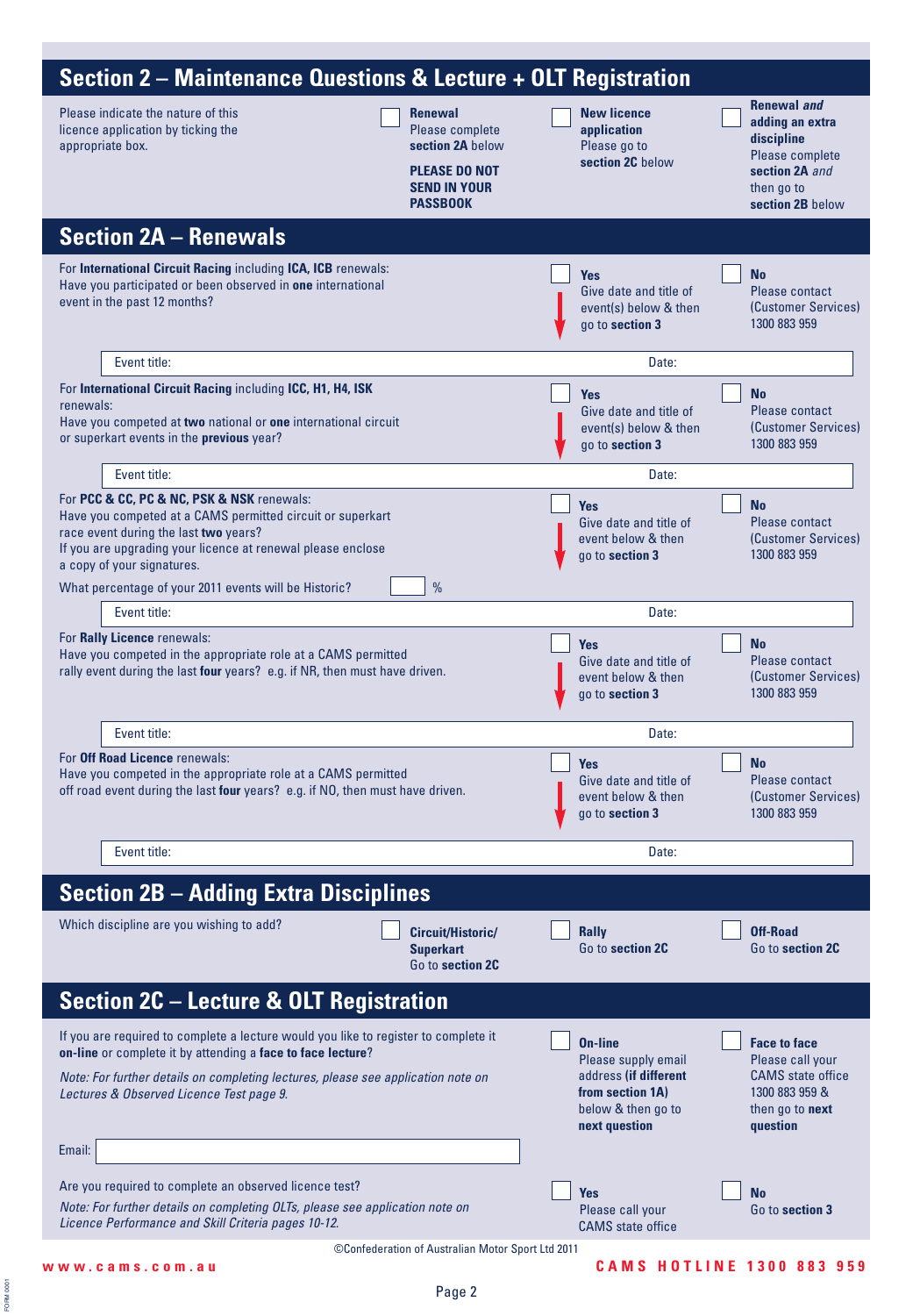# **Section 3 – Licence Selection**

| <b>Step 1-Select Licences</b><br>Tick the boxes next to the licence(s) you require.<br><b>Circuit</b><br>ICA International Circuit A (17)<br>ICB International Circuit B (17)<br><b>ICC International Circuit C (17)</b><br><b>NC National Circuit (17)</b><br>PC Provisional Circuit (16)                                          | Note minimum<br>ages in brackets<br>\$1,650<br>\$1,545<br>\$1,445<br>\$428<br>\$428 | <b>Step 2 - Urgent Licence Issue</b><br>Required if licence is needed within 5 working days of application<br>being received by CAMS<br>- This does not include delivery times with Australia Post.<br>$-$ Note that this does not apply to <b>new</b> applications.<br>Urgent fee - tick (admin fee)<br>\$70<br>Required before date:<br>Go to step 3                           |
|-------------------------------------------------------------------------------------------------------------------------------------------------------------------------------------------------------------------------------------------------------------------------------------------------------------------------------------|-------------------------------------------------------------------------------------|----------------------------------------------------------------------------------------------------------------------------------------------------------------------------------------------------------------------------------------------------------------------------------------------------------------------------------------------------------------------------------|
| CC Clubman Circuit (16)<br><b>PCC Provisional Clubman Circuit (16)</b><br><b>Historic</b><br>H1 International (17)                                                                                                                                                                                                                  | \$263<br>\$263<br>\$490                                                             | Step 3 - Totals                                                                                                                                                                                                                                                                                                                                                                  |
| H4 International Regularity (17)<br><b>Superkart</b><br>ISK International Superkart (16)                                                                                                                                                                                                                                            | \$237<br>\$743                                                                      | Please add your totals below:<br>Step 1 (Licence Fee):<br>l\$<br>A<br>Step 2 (Urgent Fee):<br>B<br>S                                                                                                                                                                                                                                                                             |
| <b>NSK National Superkart (16)</b><br><b>NSKJ National Superkart Junior (12)</b><br><b>PSK Provisional Superkart (16)</b><br><b>PSKJ Provisional Superkart Junior (12)</b>                                                                                                                                                          | \$330<br>\$125<br>\$330<br>\$125                                                    | (Levy not applicable<br>\$5<br>Step 3 (AIMSS Levy):<br>C<br>to Junior Licencees)<br>$\vert$ \$<br><b>Grand Total:</b><br>$A+B+C$                                                                                                                                                                                                                                                 |
| <b>Rally</b><br>IR International Rally (16)<br>IRN International Rally Navigator (16)<br>NR National Rally (16)<br><b>NRN National Rally Navigator (16)</b><br><b>CR Clubman Rally (16)</b><br><b>CRN Clubman Rally Navigator (16)</b><br><b>NRJ National Rally Junior (14)</b><br><b>NRNJ National Rally Junior Navigator (14)</b> | \$423<br>\$423<br>\$211<br>\$211<br>\$150<br>\$150<br>\$46<br>\$46                  | If you do not wish to contribute to the<br>Australian Institute for Motor Sport<br>(Levy not applicable<br>Safety, please deduct \$5 from the total<br>to Junior Licencees)<br><b>TICK HERE:</b><br><b>Revised Total:</b><br>\$<br>If you would like to help us support our young Australian drivers<br>please visit the Australian Motor Sport Foundation at<br>www.amsf.org.au |
| <b>Off Road</b><br>NOS National Off Road Stadium (16)<br>NO National Off Road (16)<br><b>NOJ National Off Road Junior (14)</b><br><b>NON National Off Road Navigator (16)</b><br>NONJ National Off Road Navigator Junior (12)                                                                                                       | \$196<br>\$196<br>\$46<br>\$196<br>\$46                                             | Would you like to receive a hard copy of the CAMS Manual,<br>or would you like to view the Manual online<br>Yes I would like a hard copy<br>No thanks, I will view it online at<br>www.camsmanual.com.au<br>Go to step 4                                                                                                                                                         |
| <b>Step 1 Total:</b><br>If applying for more than one licence, enter the<br>amount of the most expensive licence ticked here:                                                                                                                                                                                                       | S<br>Go to step 2                                                                   | Please Note: A CAMS manual of Motor Sport shall be issued to each<br>applicant at no charge.                                                                                                                                                                                                                                                                                     |
| Step 4 - Payment<br>I am paying by:<br>Cash (ONLY if paying in person at your CAMS State Office)<br>Cheque made payable to "Confederation of Australian Motor Sport Limited"<br>Credit Card - complete your details below:<br>Visa<br>\$<br>Amount paid:<br>Card number:<br>Name on card:                                           | <b>MasterCard</b>                                                                   | Money Order made payable to "Confederation of Australian Motor Sport Limited"<br>Expiry date:<br>Cardholder signature:                                                                                                                                                                                                                                                           |

FORM 0001

FORM 0001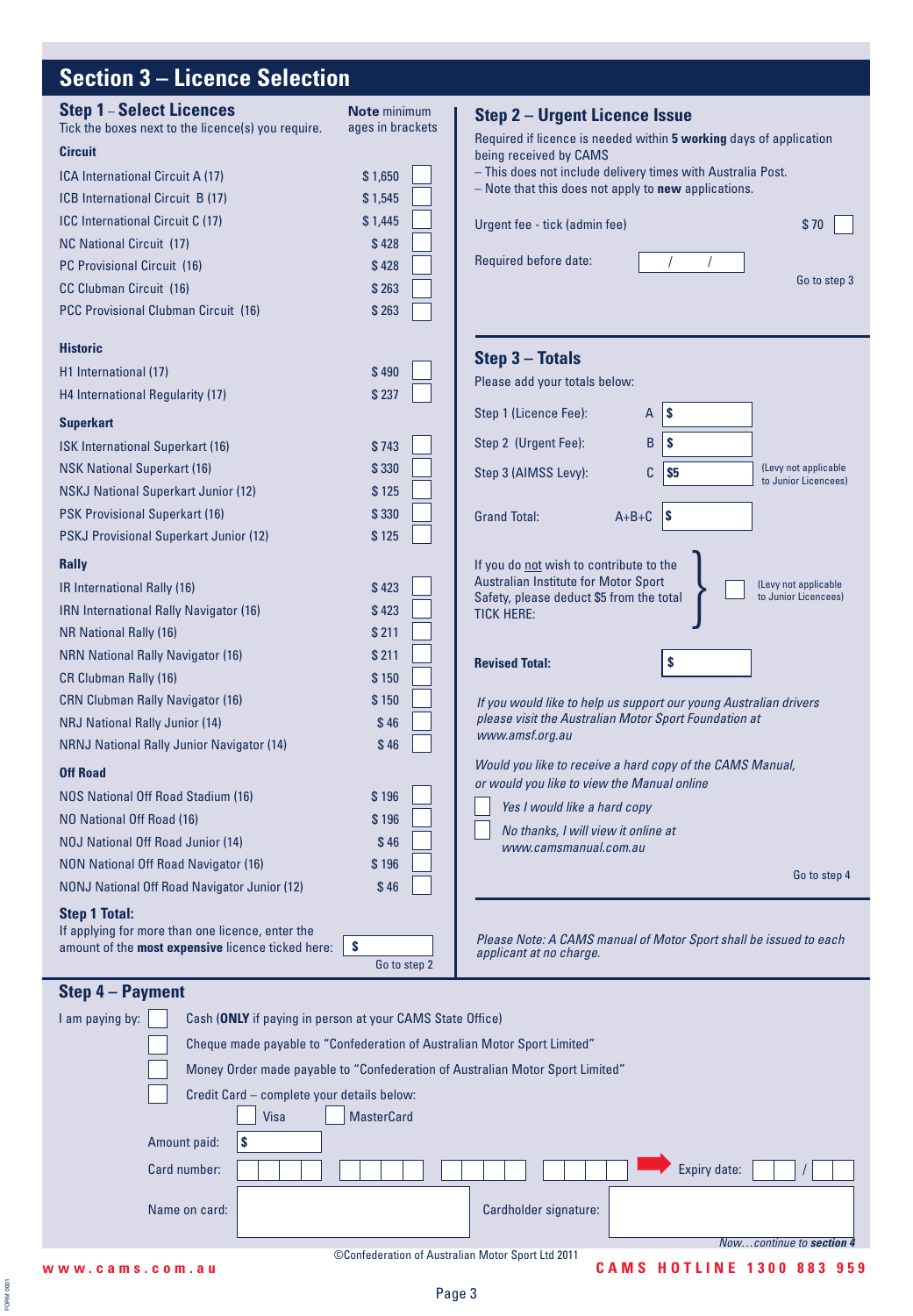# **Section 4 – Health Statement**

| <b>Step 1 - Statement</b> |  |
|---------------------------|--|
|---------------------------|--|

#### **(Tick appropriate boxes)**

4.1 Have you ever been rejected, or accepted at an increased premium, for life insurance on medical grounds?

**Yes No**

### 4.2 What is your regular/preferred doctor's name and address?

|                      | Name:                                        |                                                                                                                                                                                                                                                                                                     |            |                                                                                               |
|----------------------|----------------------------------------------|-----------------------------------------------------------------------------------------------------------------------------------------------------------------------------------------------------------------------------------------------------------------------------------------------------|------------|-----------------------------------------------------------------------------------------------|
|                      | Address:                                     |                                                                                                                                                                                                                                                                                                     |            |                                                                                               |
|                      |                                              | Town/Suburb:                                                                                                                                                                                                                                                                                        | Postcode:  |                                                                                               |
| 4.3                  | A psychiatric                                | Have you ever been diagnosed as having, and/or have had treatment for:<br>or psychological<br>illness?                                                                                                                                                                                              | <b>Yes</b> | <b>No</b>                                                                                     |
| 4.4                  | Head injury                                  | $ ,$ seizure $ $<br>or loss of consciousness<br>epilepsy<br> ?                                                                                                                                                                                                                                      | <b>Yes</b> | <b>No</b>                                                                                     |
| 4.5                  | Heart                                        | disease, including infection    , blood vessel disease<br>or hypertension<br>or lung                                                                                                                                                                                                                | <b>Yes</b> | <b>No</b>                                                                                     |
| 4.6                  | Cancer                                       | $\Box$ , liver<br>diabetes<br>$ ,$ kidney $ $<br>$ $ , gastrointestinal<br>, thyroid<br>or blood<br>disorders?                                                                                                                                                                                      | <b>Yes</b> |                                                                                               |
| 4.7                  | Eye disease                                  | Double vision<br> ?                                                                                                                                                                                                                                                                                 | <b>Yes</b> |                                                                                               |
| 4.8                  |                                              | Allergies or side effects of medications?                                                                                                                                                                                                                                                           | <b>Yes</b> | <b>No</b>                                                                                     |
| 4.9                  |                                              | Are you currently taking any medications, including self medications or alternative therapies, orally or by injection?                                                                                                                                                                              | <b>Yes</b> |                                                                                               |
| 4.10                 | or any other area                            | Have you had surgical procedures involving heart $\Box$ , lung $\Box$ , abdomen $\Box$<br>$\perp$ , brain $\lfloor \_\_$ , and bones and joints $\lfloor$<br>, or any significant illness, psycological<br>or physical<br>in the past?                                                              | <b>Yes</b> |                                                                                               |
|                      | clarification.                               | Attach another sheet if you require more space than is available.<br>Note: Some medication will require a therapeutic use exemption under the CAMS Anti Doping Policy please refer to the web site for                                                                                              |            |                                                                                               |
|                      |                                              |                                                                                                                                                                                                                                                                                                     |            |                                                                                               |
|                      |                                              | Are there any problems with your vision in either eye for distant vision?<br>If you answered 'No' Go to question 4.13                                                                                                                                                                               | <b>Yes</b> |                                                                                               |
|                      |                                              | 4.12 Is your eyesight correctable in both eyes with spectacles or other correction?<br>If you answered 'No' please supply further details in the space below:                                                                                                                                       | <b>Yes</b> |                                                                                               |
|                      |                                              | Are there any changes in your health since your last Health Statement or CAMS Medical Examination?<br>If you answered 'No' Go to step 2.                                                                                                                                                            | <b>Yes</b> |                                                                                               |
|                      |                                              | Please provide details of changes to medical status:                                                                                                                                                                                                                                                |            |                                                                                               |
|                      |                                              |                                                                                                                                                                                                                                                                                                     |            |                                                                                               |
|                      | <b>Step 2-Declaration</b><br>of the licence. | I declare that the information I have provided is true, accurate and complete and there are no other factors of which I am aware which would<br>affect this application in any way. I undertake to provide any further information should my medical situation change at any time during the period |            |                                                                                               |
| 4.11<br>4.13<br>4.14 | <b>Applicant's</b><br>signature:             | Date:                                                                                                                                                                                                                                                                                               |            | <b>No</b><br>Go to question 4.13<br><b>No</b><br>Enter detail<br>Go to step 2<br>Go to step 2 |

FORM 0001 FORM 0001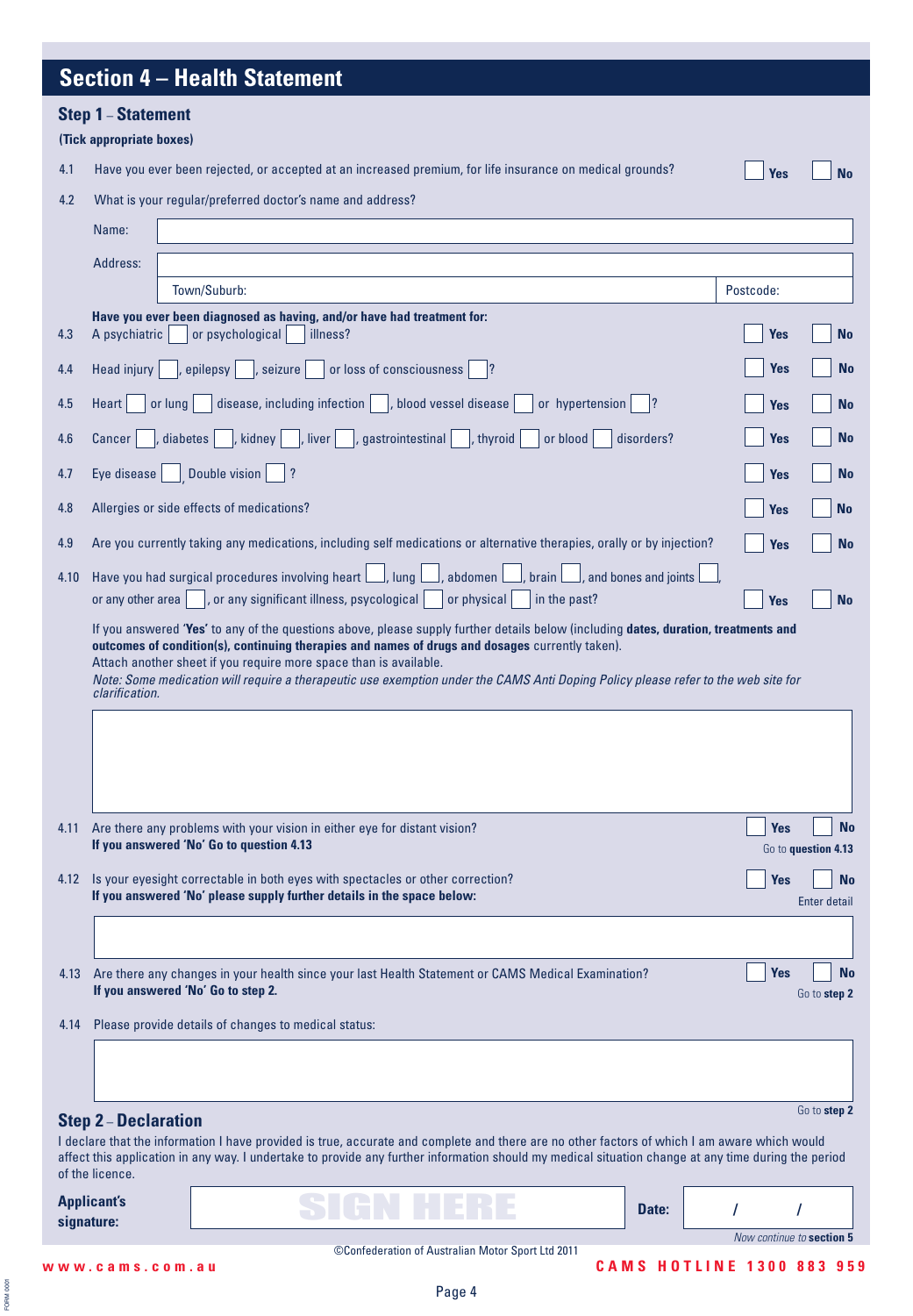## **Section 5 – Do I need a medical examination?**

This information is designed to help you determine whether you need an examination from a **CAMS-designated Medical Examiner or Designated Aviation Medical Examiner.**

Which licence type are you applying for?

I am applying for: **PCC, CC, PC, NC, PSK, PSKJ, NSK, NSKJ, NOS licence levels** – Read the instructions for these licences below:

Applicants for these licences will be required to complete the **Health Statement** (section 4) and to be medically examined by a CAMSdesignated Medical Examiner as follows:

- On your next due date as printed on your renewal form.
- If this is a new application.
- If 45 years of age and over, every second year, unless annual medical examinations have been requested by a **CAMS Medical Assessor.**
- CAMS Medical Examination Record (pages 7 and 8) will be completed by the CAMS-designated Medical Examiner or Designated Aviation Medical Examiner (DAME) must be forwarded with the licence application and completed Health Statement (section 4) to CAMS Member **Services**

**Each Medical Examination will require the following tests**

**LDL Cholesterol HDL Cholesterol > Fasting Glucose Resting ECG** }

Applicants exchanging an overseas drivers licence are still required to undergo a CAMS Medical Examination in accordance with the FIA International Sporting Code.

Go to **section 6**, although you must ensure that you comply with the above.

**The medical is only valid for 3 months from the date of examiners signature**

I am applying for: **NR, NRJ, CR, CRN, NRN, NRNJ, NO, NON, NOJ, NONJ licence levels** – Read the instructions for these licences below:

Applicants for these licences are required to complete the **Health Statement** only (section 4).

Go to **section 6**, although you must ensure that you comply with the above.

I am applying for: **International licence level** – Read the instructions for these licences below:

Applicants for these licences are required to complete the **Health Statement** (section 4) **and**; as required by the Federation Internationale de I' Automobile (FIA), applicants for international licences, irrespective of motor sport discipline, will be required to undertake an annual medical examination by a CAMS-designated Medical Examiner. Those applicants aged 45 and over will be required to undergo a stress ECG every second year or more often if requested by the CAMS Medical Assessor.

**Each Medical Examination will require the following tests**

```
LDL Cholesterol
HDL Cholesterol Fasting
Glucose
Resting ECG
               }
```
Applicants exchanging an overseas drivers licence are still required to undergo a CAMS Medical Examination in accordance with the FIA International Sporting Code.

Go to **section 6**, although you must ensure that you comply with the above.

**The medical is only valid for 3 months from the date of examiners signature**

## **PROCEED TO NEXT PAGE TO COMPLETE YOUR APPLICATION**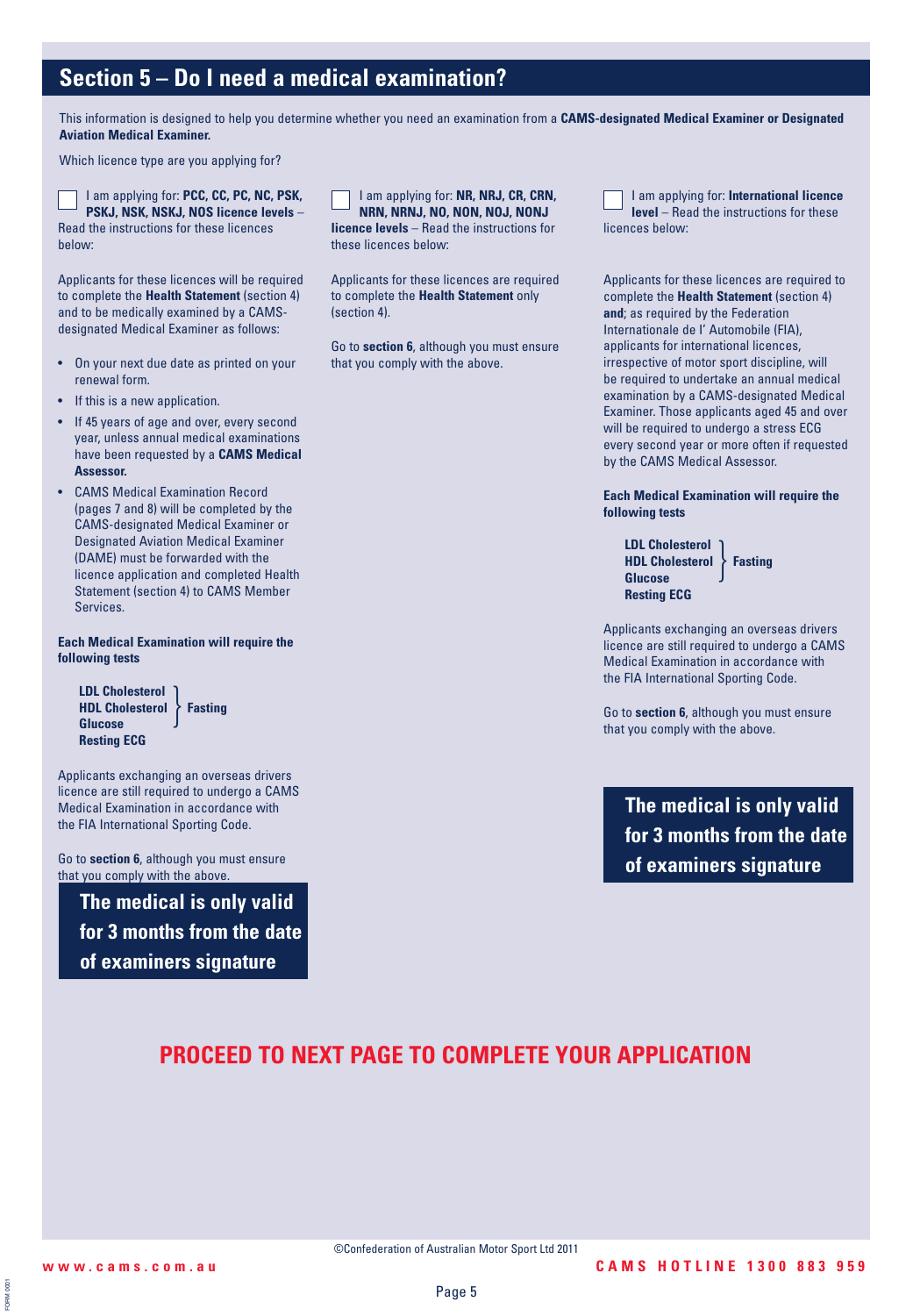## **Section 6 – Declaration**

#### **Statement to be read and completed by applicant:**

I agree to be bound by the rules and regulations of the event and the provisions of the National Competition Rules of the Confederation of Australian Motor Sport Limited ("**CAMS**") and the International Sporting Code of the Federation Internationale d'Automobile (FIA).

In exchange for being able to attend or participate in the event, I agree:

- to release CAMS and Australian Motor Sports Commission Ltd, promoters, sponsor organisations, land owners and lessees, organisers of the event, their respective servants, officials, representatives and agents (collectively, the **"Associated Entities"**) from all liability for my death, personal injury (including burns), psychological trauma, loss or damage (including property damage) (**"harm"**) howsoever arising from my participation in or attendance at the event, except to the extent prohibited by law;
- that CAMS and the Associated Entities do not make any warranty, implied or express, that the event services will be provided with due care and skill or that any materials provided in connection with the services will be fit for the purpose for which they are supplied; and
- to attend or participate in the event at my own risk.

I/we acknowledge that:

- the risks associated with attending or participating in the event include the risk that I may suffer harm as a result of:
	- motor vehicles (or parts of them) colliding with other motor vehicles, persons or property;
	- acts of violence and other harmful acts (whether intentional or inadvertent) committed by persons attending or participating in the event; and
	- the failure or unsuitability of facilities (including grand-stands, fences and guard rails) to ensure the safety of persons or property at the event.
- Motor sport is dangerous and that accidents causing harm can and do happen and may happen to me.

I accept the conditions of, and acknowledge the risks arising from, attending or participating in the event and being provided with the event services by CAMS and the Associated Entities.

I understand that this disclaimer is not intended to exclude any valid claim I may have under the CAMS Personal Insurance Scheme.

I certify that the statements made to CAMS regarding my psychological and physical conditions and any previous illness are true and accurate. I declare that, should any medical condition arise which would impact on my ability to participate during the currency of this licence, I agree to abstain from exercising the privileges of this licence and to notify CAMS and submit to further medical examination, the results of which are to be forwarded to CAMS' medical assessor. I undertake not to use any drugs or medication that might be considered illegal and/or use any drugs, medications or practices which contravene the CAMS Anti-Doping Policy. I agree to undertake any drug analysis tests, including any for alcohol that may be considered necessary by CAMS. I authorise any hospital or medical practitioner to furnish information relevant to my medical condition to CAMS' medical assessor in order to determine competition fitness.

**FIA requirement:** I undertake to make no use of drugs or of prohibited methods such as are defined in chapters I, II, III of Appendix A of the Anti-Doping Code of the Olympic movement (on the recommendation of World Anti-Doping Agency) and the Anti-Doping Regulations of the FIA.

**For female applicants:** I agree to abstain from exercising the privileges of this licence while pregnant.

### **Any applicant making a false declaration is liable to refusal and cancellation of licence and/or insurance cover**

| <b>Applicant's</b><br>signature:                                                                                                                                                                                                                                                                                                                                                                                                                                                                                                                                                                                                                                                                                                                                                                                                                                                                                                                                                                                           |                                                                                                                                                                                                                                                                                                                                                   | Date: |                                      |  |  |  |  |
|----------------------------------------------------------------------------------------------------------------------------------------------------------------------------------------------------------------------------------------------------------------------------------------------------------------------------------------------------------------------------------------------------------------------------------------------------------------------------------------------------------------------------------------------------------------------------------------------------------------------------------------------------------------------------------------------------------------------------------------------------------------------------------------------------------------------------------------------------------------------------------------------------------------------------------------------------------------------------------------------------------------------------|---------------------------------------------------------------------------------------------------------------------------------------------------------------------------------------------------------------------------------------------------------------------------------------------------------------------------------------------------|-------|--------------------------------------|--|--|--|--|
| <b>Section 7 - Consent Statement For Applicants Under 18 Years</b>                                                                                                                                                                                                                                                                                                                                                                                                                                                                                                                                                                                                                                                                                                                                                                                                                                                                                                                                                         |                                                                                                                                                                                                                                                                                                                                                   |       |                                      |  |  |  |  |
| Are you under 18 years of age?                                                                                                                                                                                                                                                                                                                                                                                                                                                                                                                                                                                                                                                                                                                                                                                                                                                                                                                                                                                             | Yes<br><b>No</b><br>Parent/Legal guardian to sign below                                                                                                                                                                                                                                                                                           |       | You <b>do not</b> need to sign below |  |  |  |  |
|                                                                                                                                                                                                                                                                                                                                                                                                                                                                                                                                                                                                                                                                                                                                                                                                                                                                                                                                                                                                                            | <b>Consent Statement for applicants under 18 years:</b>                                                                                                                                                                                                                                                                                           |       |                                      |  |  |  |  |
| I, (print full name)<br>his/her own risk.                                                                                                                                                                                                                                                                                                                                                                                                                                                                                                                                                                                                                                                                                                                                                                                                                                                                                                                                                                                  | of (print address)<br>am the parent/ quardian<br>of the above-named ("the minor") who is under 18 years old. I have read this document and understand its contents, including the exclusion of<br>liability and assumption of risk, and have explained the contents to the minor. I consent to the minor attending/ participating in the event at |       |                                      |  |  |  |  |
| <b>Parent/Legal</b><br><b>Guardian signature:</b>                                                                                                                                                                                                                                                                                                                                                                                                                                                                                                                                                                                                                                                                                                                                                                                                                                                                                                                                                                          | <b>(if annlicable)</b>                                                                                                                                                                                                                                                                                                                            | Date: |                                      |  |  |  |  |
|                                                                                                                                                                                                                                                                                                                                                                                                                                                                                                                                                                                                                                                                                                                                                                                                                                                                                                                                                                                                                            | <b>Section 8 - Privacy Statement</b>                                                                                                                                                                                                                                                                                                              |       |                                      |  |  |  |  |
| CAMS requires the information requested above to assess your application and if accepted, to provide you with membership services. Your personal information,<br>including your health information, will only be used in accordance with the objects of CAMS and CAMS general business. You will be able to access your personal<br>information through CAMS upon reasonable notice. If the requested information is not provided you will not be able to receive membership services. By providing<br>the information you consent to CAMS collecting the health information requested in this application form.<br>I consent to my personal information being used by CAMS' sponsors or other third parties for the purpose of providing me with promotional material from<br>CAMS' sponsors and other third parties. Please tick the box if you do not wish to receive any promotional material from CAMS' sponsors or other third parties.<br>Please return to: CUSTOMER SERVICES, PO BOX 427, CAULFIELD EAST, VIC 3145 |                                                                                                                                                                                                                                                                                                                                                   |       |                                      |  |  |  |  |
|                                                                                                                                                                                                                                                                                                                                                                                                                                                                                                                                                                                                                                                                                                                                                                                                                                                                                                                                                                                                                            |                                                                                                                                                                                                                                                                                                                                                   |       |                                      |  |  |  |  |

**DOD** FORM 0001**ORM**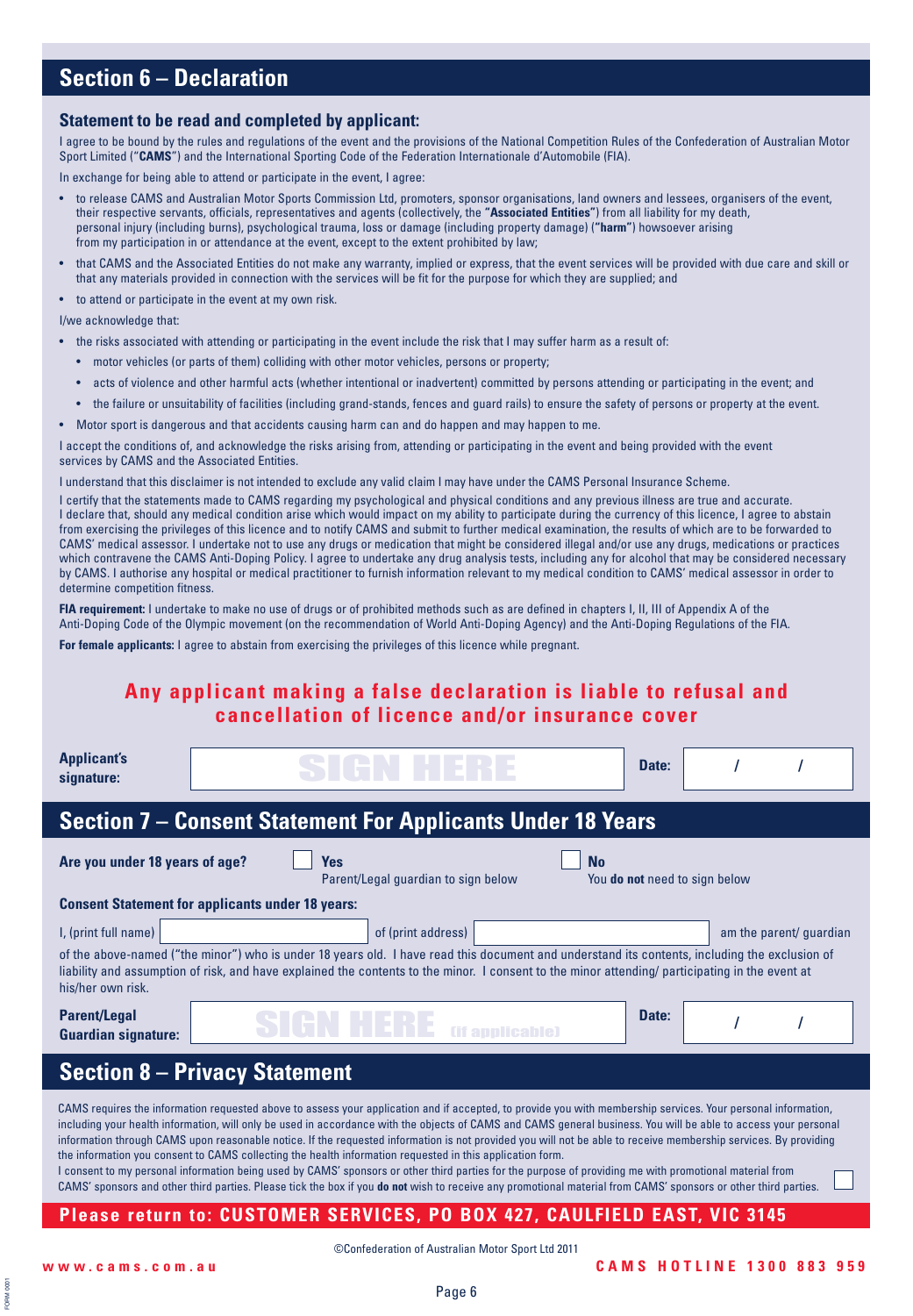**Important If significant abnormalities are found, please obtain specialist opinion or pathology as indicated and return with this form. If doubtful, refer to CAMS Member Hotline — 1300 653 529.**

#### **NOTES:**

FORM 0001 FORM 0001

- **1. Photo ID required.**
- **2. Please attach any Specialists' reports or any pathology or radiology results relevant to this application.**
- **3. If the applicant wears contact lenses, please attach to this report a certificate from the Ophthalmic Practitioner who fitted them, stating their (i) stability, (ii) duration of daily use and (iii) condition.**
- **4. BMI (i) The Body Mass Index is weight (in kilograms) divided by the square of the height (in metres).**
	- **(ii) 20-25 Acceptable normal range**
		- **25-30 Health risk area** } **high risk**
		- **30-35 Obese**
		- **35-40 Morbidly obese**
- **5. References to Cardiovascular or CV score allude to the Framingham Study.**
- **6. The "normal" answer to each question below is "NO". In respect of each "YES" response, further details should be provided in Examiner's Comments.**

| <b>Member's name:</b>                                                                     |                                                                    | <b>Member (licence) no:</b> |                      | Licence level:                                                                                                                                       |                                                                           |
|-------------------------------------------------------------------------------------------|--------------------------------------------------------------------|-----------------------------|----------------------|------------------------------------------------------------------------------------------------------------------------------------------------------|---------------------------------------------------------------------------|
| What is the applicant's:                                                                  | Height (in cm)                                                     | Weight (in kg)              |                      | <b>Body Mass Index</b>                                                                                                                               | <b>CV Score</b>                                                           |
|                                                                                           |                                                                    |                             |                      |                                                                                                                                                      |                                                                           |
|                                                                                           |                                                                    |                             |                      |                                                                                                                                                      |                                                                           |
|                                                                                           | Reference to CV Score chart also required for all applicants.      |                             |                      |                                                                                                                                                      |                                                                           |
| <b>Cardiovascular System</b>                                                              |                                                                    |                             |                      | disturbance, including intermittent conditions?                                                                                                      | <b>No</b><br>Yes                                                          |
| What is the pulse rate? (MAX 100)<br>Is the rhythm abnormal?                              |                                                                    | <b>No</b>                   |                      | Is there any abnormality of the ENT system on<br>clinical examination?                                                                               | No<br>Yes                                                                 |
| What is the blood pressure? (MAX 150/90)                                                  |                                                                    | <b>Yes</b>                  |                      |                                                                                                                                                      |                                                                           |
| Are the peripheral pulses abnormal?                                                       |                                                                    | <b>No</b><br><b>Yes</b>     | <b>Visual System</b> | Has the applicant any evident abnormality of the eyes?                                                                                               | Yes<br>No                                                                 |
| Is there any evidence in the history or examination                                       |                                                                    |                             |                      | Are contact lenses worn? Certificate of Ophthalmic Prac. required if YES                                                                             |                                                                           |
| of past or present ischaemic heart disease?                                               |                                                                    | <b>No</b><br>Yes            |                      | Has the applicant undergone refractive surgery?                                                                                                      | Yes<br><b>No</b>                                                          |
| ECG abormal?                                                                              |                                                                    | No<br>Yes                   |                      | Certificate of Ophthalmic Practitioner required if YES                                                                                               | <b>No</b><br>Yes                                                          |
| Is an exercise ECG required? (INT'L ONLY)                                                 |                                                                    | <b>No</b><br>Yes            | <b>Visual Acuity</b> |                                                                                                                                                      |                                                                           |
| If yes, complete"2" over page                                                             |                                                                    |                             |                      | Test each eye separately with letter chart at 6m                                                                                                     |                                                                           |
| <b>Fasting LIPIDS</b>                                                                     | LDL                                                                |                             |                      | Record in metric Snellen notation: eg, 6/9<br>Record number of errors made in smallest line read: eg, 6/9 -3 RE                                      | LE                                                                        |
| <b>Fasting GLUCOSE</b>                                                                    | <b>HDL</b>                                                         |                             |                      | Unaided (without contact lenses or spectacles)                                                                                                       | 6,<br>6,                                                                  |
| <b>Respiratory System</b>                                                                 |                                                                    |                             |                      | With spectacles or contact lenses                                                                                                                    | 6,<br>6/                                                                  |
|                                                                                           | Is there any abnormality of the respiratory system on examination? | Yes<br><b>No</b>            |                      |                                                                                                                                                      |                                                                           |
| Is the applicant a smoker?                                                                |                                                                    | <b>Yes</b><br><b>No</b>     | <b>Visual fields</b> | Do a confrontation test for each eye separately.                                                                                                     |                                                                           |
| <b>Abdomen</b>                                                                            |                                                                    |                             |                      | Is there any ocular or general medical history that                                                                                                  |                                                                           |
| Is there any abnormality of the abdomen<br>on clinical examination?                       |                                                                    | <b>No</b><br>Yes            |                      | suggests the possibility of visual field loss?                                                                                                       | <b>No</b><br>Yes                                                          |
|                                                                                           |                                                                    |                             |                      | Does the confrontation test suggest a loss of visual                                                                                                 |                                                                           |
| <b>Urinary Examination</b><br>Does the applicant's urine contain                          | Protein                                                            | <b>Yes</b><br><b>No</b>     |                      | fields in either eye?                                                                                                                                | Yes<br><b>No</b>                                                          |
|                                                                                           | Glucose                                                            | <b>No</b><br>Yes            | <b>Colour vision</b> |                                                                                                                                                      |                                                                           |
|                                                                                           | Other abnormality?                                                 | <b>No</b><br>Yes            |                      | Test with Ishihara for first licence only.<br>More than three (3) errors is a FAIL indicating abnormal colour vision.                                |                                                                           |
| <b>Locomotor System</b>                                                                   |                                                                    |                             |                      |                                                                                                                                                      |                                                                           |
| 1. Physical deformity, amputation or use<br>of any orthopaedic appliance?                 |                                                                    | <b>No</b><br>Yes            |                      | Ishihara test failed?                                                                                                                                | <b>No</b><br><b>Yes</b>                                                   |
| 2. Is there any impaired functional use,                                                  |                                                                    | <b>No</b><br>Yes            |                      | The applicant will most likely need to be referred for a full eyesight<br>examination by an optometrist or an ophthalmologist if the answer          |                                                                           |
| either from 1 (above) or otherwise?                                                       |                                                                    |                             |                      | to any question is YES                                                                                                                               |                                                                           |
|                                                                                           | Has the applicant impaired use or movement of any                  |                             |                      | when visual acuity (with glasses if any or unaided if no glasses) is:                                                                                |                                                                           |
| limb, joint, hand or foot which might impair or<br>compromise control of a motor vehicle? |                                                                    | <b>No</b><br><b>Yes</b>     |                      | - less than a full 6/7.5 in either eye (International Licence)                                                                                       |                                                                           |
| <b>Central Nervous System</b>                                                             |                                                                    |                             |                      | $-$ less than 6/9 -2 in the better eye or less than 6/18 -2                                                                                          |                                                                           |
|                                                                                           | Is there abnormality of the cranial nerves, limb tone,             |                             |                      | in the other eye (National Licence)                                                                                                                  |                                                                           |
|                                                                                           | power or co-ordination or tendon or plantar response               | <b>No</b><br><b>Yes</b>     |                      | The applicant should be given the Vision Report Form to be completed by the<br>optometrist or ophthalmologist they consult. When completed, the form |                                                                           |
| on examination?<br>Is there any sensory impairment?                                       |                                                                    | <b>Yes</b><br><b>No</b>     |                      | should be returned to the CAMS designated Medical Examiner and included                                                                              |                                                                           |
| <b>ENT System</b>                                                                         |                                                                    | No                          |                      | take into account the optometrist/ophthalmologist report when determining                                                                            | with the Medical Examination Record. The Designated Medical Examiner will |
| Is there any evidence of past or present vestibular                                       |                                                                    | Yes                         |                      | the applicant's fitness to participate in motor sport.                                                                                               |                                                                           |
|                                                                                           |                                                                    |                             |                      | Please return to: CUSTOMER SERVICES, PO BOX 427, CAULFIELD EAST, VIC 3145                                                                            |                                                                           |

©Confederation of Australian Motor Sport Ltd 2011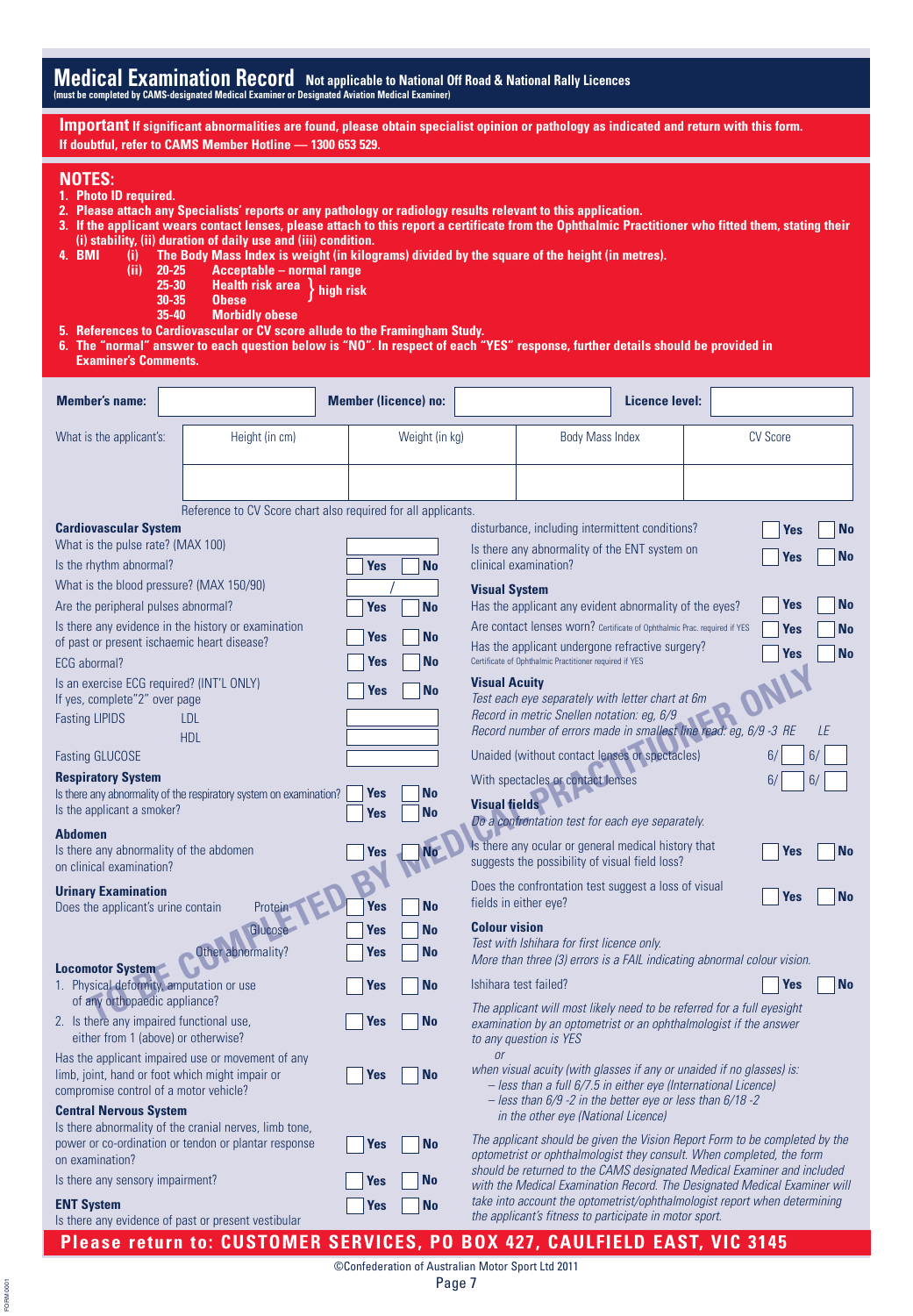# **Medical Examination Record**

|                | <b>Examiners Comments:</b>                                                                                                                            |
|----------------|-------------------------------------------------------------------------------------------------------------------------------------------------------|
| 1              | On history:                                                                                                                                           |
|                |                                                                                                                                                       |
|                |                                                                                                                                                       |
|                |                                                                                                                                                       |
|                | If abnormal, date completed? ONLY                                                                                                                     |
| $\overline{2}$ | On examination:                                                                                                                                       |
|                | <b>Stress ECG (INT'L ONLY)</b>                                                                                                                        |
|                | Attach ECG Report.<br><b>Normal</b><br>Abnormal                                                                                                       |
|                | <b>Other comments:</b>                                                                                                                                |
|                |                                                                                                                                                       |
|                |                                                                                                                                                       |
| 3              | Are there any unfavourable traits in applicant's personality, revealed by history, appearance or behaviour?                                           |
|                | 12                                                                                                                                                    |
|                |                                                                                                                                                       |
|                |                                                                                                                                                       |
| 4              | Has the applicant been prescribed drugs which are in contravention of the CAMS Anti-Doping policy, or inhaled asthma medications?<br>Yes<br><b>No</b> |
|                | If so, please advise drug, dosage and reason:                                                                                                         |
|                |                                                                                                                                                       |
| 5              | In your opinion, is the applicant fit to participate in motor sport?<br>Yes<br><b>No</b><br>Further assessment                                        |
|                |                                                                                                                                                       |
|                |                                                                                                                                                       |
|                | Statement by CAMS-designated Medical Examiner or Designated Aviation Medical Examiner                                                                 |
|                | I have personally examined the applicant on<br>Signature:                                                                                             |
|                | <b>No</b><br>Are you the applicant's normal GP?<br>Yes<br>Photo ID sighted<br><b>No</b><br>Yes                                                        |
|                |                                                                                                                                                       |
|                | Name and address of medical examiner:                                                                                                                 |
|                | Please imprint CAMS Medical Examiner                                                                                                                  |
|                | or DAME stamp here                                                                                                                                    |
|                | This medical is only valid for 3 months from the date of examiners signature                                                                          |

| <b>Member Services and State Medical Assessors Use Only</b>                                                                                                    |               |                              |  |                                                 |  |       |  |  |
|----------------------------------------------------------------------------------------------------------------------------------------------------------------|---------------|------------------------------|--|-------------------------------------------------|--|-------|--|--|
| <b>CAMS Member No.</b>                                                                                                                                         | Next Exam Due | Int<br>Medical every<br>year |  | <b>Nat</b><br><b>Medical every</b><br>two years |  | Unfit |  |  |
| Medical details to be entered on licence:<br><b>No</b><br><b>Yes</b><br>Visual Correction required?<br>Other (please specify):<br>Assessor's signature<br>Date |               |                              |  |                                                 |  |       |  |  |
| Please return to: CUSTOMER SERVICES, PO BOX 427, CAULFIELD EAST, VIC 3145                                                                                      |               |                              |  |                                                 |  |       |  |  |

**Confederation of Australian Motor Sport Ltd** ABN 55 069 045 665 **13030 10/10** Confederation of Australian Motor Sport Ltd 2011